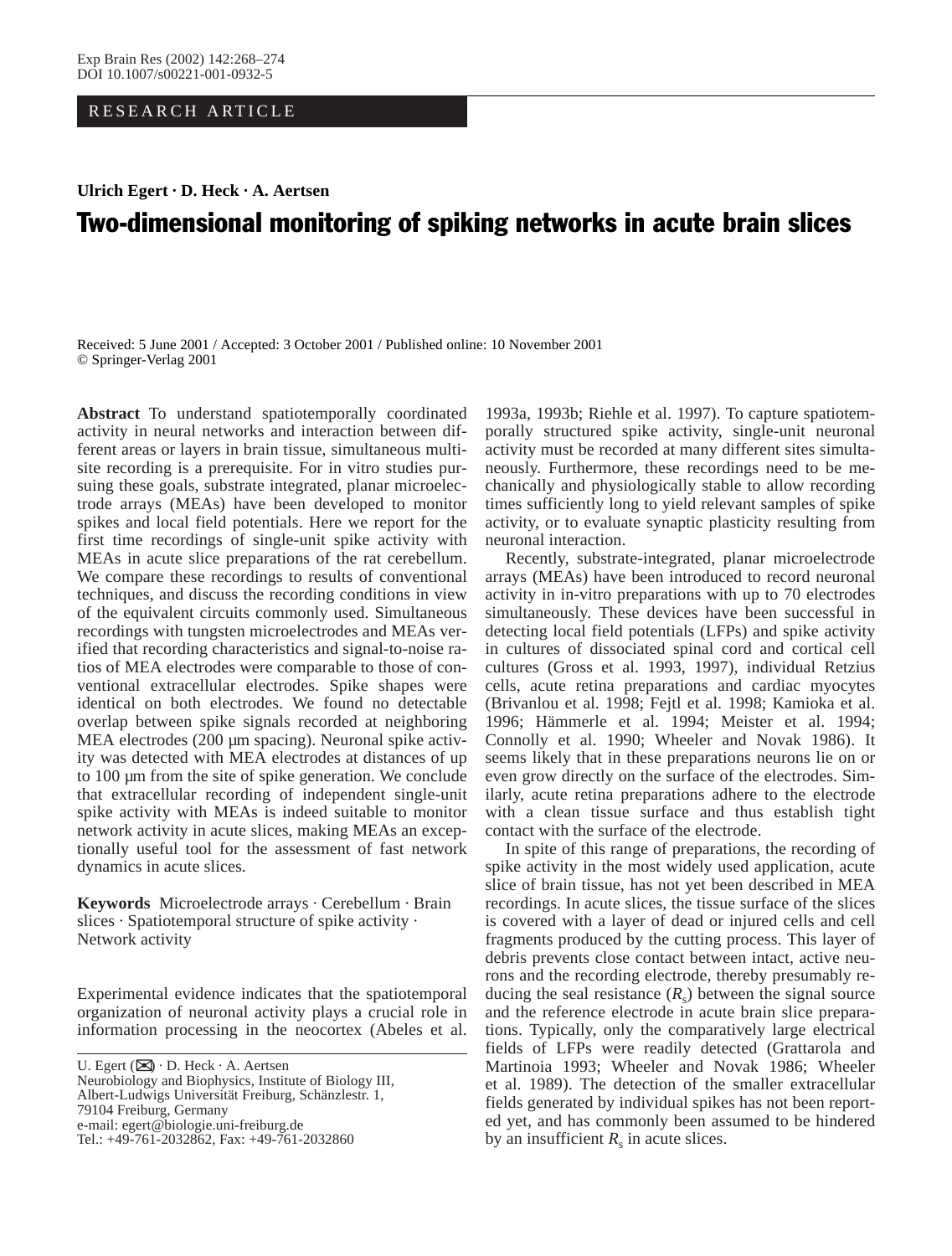Here we report for the first time reliable recording of multiple single-unit spike activity with MEAs in acute slice preparations of the cerebellum and discuss the recording conditions in view of the equivalent circuit commonly used. We conclude that extracellular recording of spike potentials with MEAs is not prevented by the layer of debris. In slice preparations of the cerebellar cortex and the neocortex, single- and multiunit spike signals and LFPs were reliably recorded, allowing visualization and analysis of the network activity on different time scales.

## Materials and methods

Spike activity was recorded with substrate integrated thin-film MEAs (Multi Channel Systems, Reutlingen, Germany) as described previously (Egert et al. 1998; Hämmerle et al. 1994; Janders et al. 1996; Nisch et al. 1994). Briefly, MEAs consisted of 60 electrodes etched from gold layers on a 5×5-cm glass carrier using thin-film photolithography. Each MEA electrode was a disk of 10 or 20 µm diameter at the tip of a conducting gold lead, insulated with silicon nitride  $(Si<sub>3</sub>N<sub>4</sub>)$ . The electrode surface was coated with a layer of titanium nitride (TiN), increasing the effective surface area of the electrodes and thus lowering electrode impedance. Electrodes were arranged in an 8×8 pattern on a 100- or 200-µm grid. A glass ring (diameter 20 mm; glued to the base plate with silicone rubber; Sylgard 184, World Precision Instruments, Berlin, Germany) formed a recording chamber with a volume of 1.5 ml).

The signals from the MEA electrodes were amplified  $(\times 1200)$ , band-pass filtered (10–3200 Hz) with a 60-channel amplifier, and sampled at 25 kHz/channel on 60 channels simultaneously (MEA-60 System, Multi Channel Systems, Reutlingen, Germany). Data were analyzed offline using a specifically designed Matlab Toolbox1 (Mathworks, Natick, MA). In some experiments we tested for cross talk between neighboring MEA electrodes and compared MEA to conventional tungsten electrodes (TEs). The voltage at two neighboring MEA electrodes and an additional TE (12 MΩ, WPI) was sampled at 20 kHz with a CED 1401/Spike 2 (Cambridge Electronic Design, Cambridge, UK). The signal from the external TE was amplified using either 1 of the 60 MEA amplifier channels or a conventional differential amplifier (A-M Systems, Everett, WA; ×1000, 0.3–5 kHz).

MEAs were used repeatedly and were cleaned before each experiment with a neutral laboratory detergent in an ultrasonic bath (2% Ultrasonol 7, Carl Roth, Karlsruhe, Germany, 10 min) and subsequently rinsed in distilled water.

#### Coating

To improve tissue adhesion, MEAs were coated with cellulose nitrate (CN, Schleicher & Schuell, Dassel, Germany) dissolved in methanol (0.14 mg/ml). About 4 µl of this solution was spread out over approximately 25 mm2 around the central recording area and dried in air.

## Preparation of slices

Parasagittal and horizontal cerebellar slices (300 µm thick) were prepared from Sprague-Dawley rats on postnatal days 9–28 as described previously (Heck 1993). Animals were anesthetized with diethylether. The brain was quickly excised and rinsed in ice-cold (<4°C) artificial cerebrospinal fluid (ACSF; contents in mM: NaCl 132.0, KCl 2.0, KH<sub>2</sub>PO<sub>4</sub> 1.2, MgSO<sub>4</sub> 1.1, NaHCO<sub>3</sub> 19.0, CaCl<sub>2</sub> 2.5, D-glucose 10.0, continuously gassed with 95%  $O_2$ , 5%  $CO_2$ ). Slices were cut with a vibratome (Microslicer DTK-1000, DSK, Japan) and stored at room temperature. Recordings were per-

<sup>1</sup> [http://www.brainworks.uni-freiburg.de/projects/mea/meatools/ overview.htm]

formed at room temperature (24°C). In some control experiments,  $Ca<sup>2+</sup>$  in the ACSF solution was replaced with Mg<sup>2+</sup>, or tetrodotoxin (2 µM, Sigma-Aldrich, Deisenhofen, Germany) was added to the bath solution. Slices were perfused for several minutes before examination of the effects.

### Electrode resistance

The ohmic component of the electrode impedance was assessed for MEA electrodes alone and for MEAs with a slice mounted on the electrode surface using the impedance measuring facility of an extracellular amplifier (A-M Systems, Everett, WA; delivering 1 µA current at 1 kHz with capacitance compensation). The reproducibility of this measurement was  $\pm 50 \text{ k}\Omega$  (resistance range 0.3–2 MΩ) with capacitance compensation and readout on an oscilloscope screen.

#### Spatial integration/resolution of electrodes

To evaluate the spatial resolution of MEA electrodes and possible overlap of neuronal populations recorded with neighboring electrodes, we calculated cross-correlograms of spike trains and spiketriggered averages of raw waveforms recorded on several pairs of MEA electrodes. Spikes were detected offline using a threshold criterion and sorted according to their principal component composition. Any spike that could not be assigned clearly to one neuron was discarded from the analysis.

In a typical experiment, an MEA electrode picking up singleunit spike activity with good signal-to-noise ratio (SNR) was chosen as the reference electrode (RE). After spike detection and sorting (see below) cross-correlations were calculated for spike trains recorded at RE and those on directly neighboring electrodes that picked up spikes at an SNR sufficient for spike sorting. For all eight neighboring electrodes, a signal average was calculated triggered on the single-unit spikes recorded at RE. This spike-triggered average was used to estimate the electrical field produced by the trigger unit recorded at RE.

As a measure of the noise bandwidth, we calculated the standard deviation of short periods (several milliseconds) of recordings without detectable spikes. In a gaussian distribution, more than 99% of the sampled values lie within a range of  $\pm 3$  times the standard deviation (σ) around the mean. We thus set  $\pm 3 \times \sigma$  of the background noise (calculated from segments without spike activity) as the minimum reasonable threshold value  $(\theta)$  for spike detection in a noisy signal. For the assessment of duplicate spike detection on neighboring MEA electrodes, signals that did not cross  $\theta$ were defined as undetectable.

## Spatial extent of the spike signal

To identify the location of a selected cell recorded at an MEA electrode, again termed RE, and the size of its detectable electrical field, we probed the surrounding tissue volume with an external electrode. Extracellular glass micropipettes  $(3-6$  MΩ,  $0.1-3$  kHz, WPI DAM80 amplifier) were used in this case since the vertical position of the tip could be determined. For this purpose, a light guide was attached to the end of the electrode to illuminate its tip. At each position, the signals at RE and micropipette were recorded simultaneously for 2 min. To prevent damage to the cell under observation, we recorded at positions in a plane approx. 40 µm above the MEA surface. The spikes detected at RE were sorted as described above to isolate a single-unit signal. For our purposes it was important to ensure that these spikes stemmed from a single unit. We therefore accepted an underestimation of the spike rate by the sorting procedure to minimized ambiguities. To ensure stable spike detection during the experiment we chose trigger spikes from a population of large spikes. Under these conditions, the shape of the spikes recorded at both electrodes was comparable as long as spikes were found at all at the micropipette. Comparing corresponding minima and maxima of the spike peaks thus gave a robust indication of the decay of the electric field with distance from the source.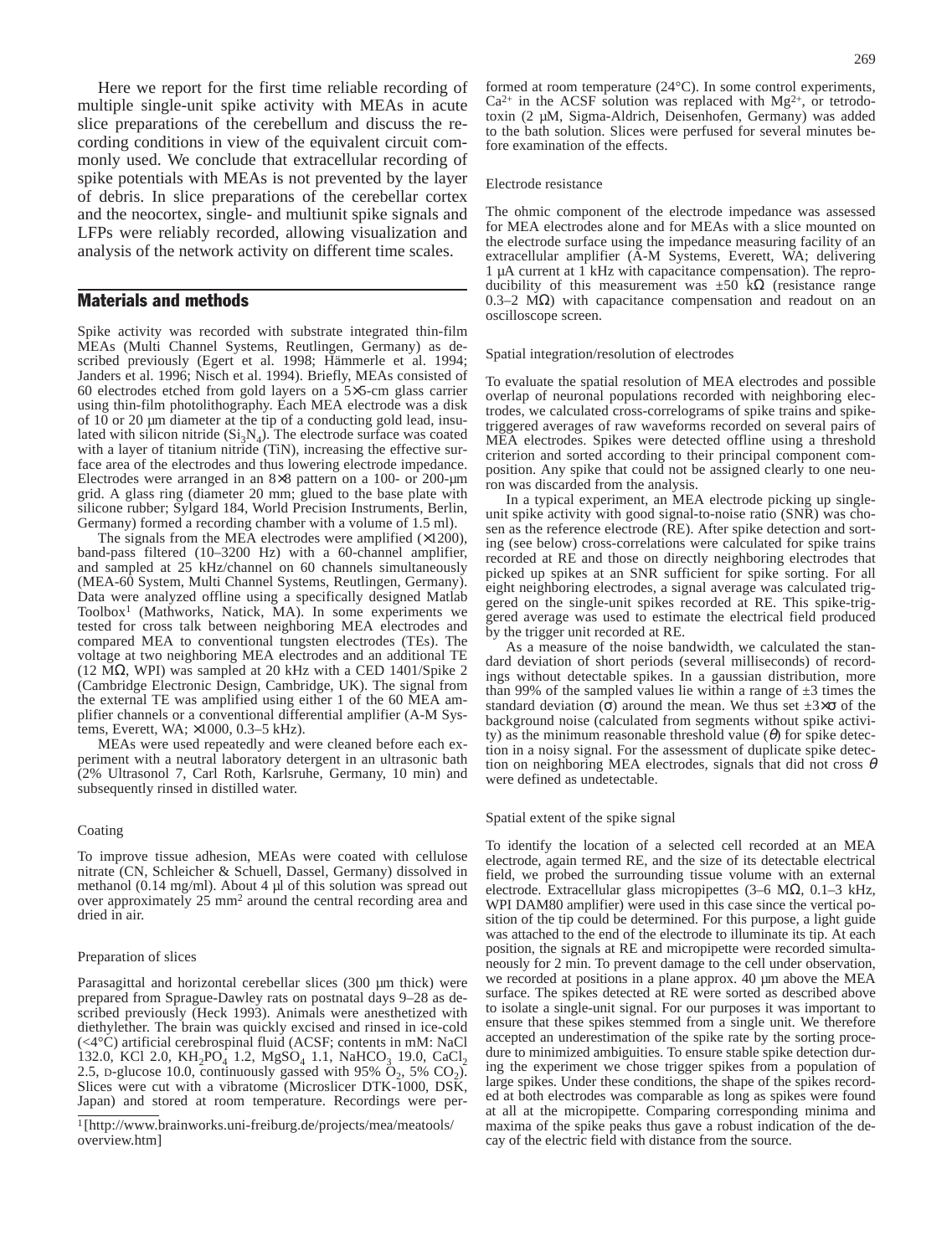**Fig. 1** Examples of continuous MEA recordings. Sample recordings from a parasagittal **(A)** and a horizontal cerebellar slice **(B)** from a P15 and a P14 rat, respectively. *The micrographs* show the cerebellar slices mounted on the MEA electrodes. *The traces* are typical recordings in these particular preparations from electrodes marked with *filled circles* (activity was also found on electrodes marked by *open circles*) (*wm* white matter, *gcl* granule cell layer, *pcl* Purkinje cell layer, *ml* molecular layer, *pia* pial surface)



The identified spikes (reference spikes) were then used as a trigger for spike-triggered averaging (STA) of the signal recorded from the micropipette. This average thus gives the waveform found at the micropipette when a reference spike was detected. We then determined minima and maxima of the STA  $(\bar{X}_{xy})$  at times corresponding to the minimum and maximum of the average reference spike respectively  $(X_{ref_{xy}})$  for each recording position with the coordinates *x, y* at a given height above the MEA electrodes. To compensate for variations of the absolute size of the spikes during the experiment, we describe the extracellular field as the ratio of these values found at the micropipette position and the corresponding value of the simultaneously recorded reference spikes (e.g.,  $\min(\bar{X}_{xy})/\min(\bar{X}_{ref_{xy}})$ ,  $\max(\bar{X}_{xy})/\max(X_{ref_{xy}})$ . This results in one ratio for minima, maxima, and total amplitude, respectively, at each recording site. The value thus obtained is a relative measure of the magnitude of the signal at the micropipette positions. From these, we estimated the continuous field structure by bicubic interpolation of the corresponding ratios for a plane supported at the recording positions.

# **Results**

## Recordings in sagittal cerebellar slices

Cerebellar Purkinje cells (PCs) have a flat, fan-shaped dendritic tree oriented parallel to the sagittal plane. Owing to their shape, PCs in sagittal slices remain largely undamaged, except for those immediately at the surface. Furthermore, because soma and dendrite lie in the same sagittal plane, intact Purkinje cell somata can be found in high density close to the surface of the slice. In slices mounted onto MEAs, the recording electrodes cover an area of one to two lobuli, depending on the animal's age. Molecular, Purkinje cell, and granule cell layers, and white matter are readily distinguished. Purkinje cell somata form a thin  $(30-50 \mu m)$  layer with about 400 cells/mm<sup>2</sup>. The molecular layer extends between the Purkinje cell layer (PCL) and the pial surface. It contains the PC and Golgi cell dendrites, parallel fibers, and the somata and dendrites of the inhibitory basket and stellate cells. The granule cell layer between PCL and white matter holds the granule cells, the ascending part of their axons and Golgi cell somata and axons. Examples for signals recorded in these layers in sagittal and horizontal slices are shown in Fig. 1. The distribution of electrodes beneath the layers of the cerebellar slices is given in Table 1.

Single-unit spikes were reliably recorded with MEAs from acute sagittal slices of the cerebellum (Fig. 1A), with SNR ratios up to 10. Electrodes detected mostly multiple single-unit activity in all tissue layers. The overall fraction of electrodes detecting spikes in sagittal slices was 29.5% (*N*=20 slices), with the probability of spike detection varying between different layers of the cerebellar cortex. Electrodes located underneath the PCL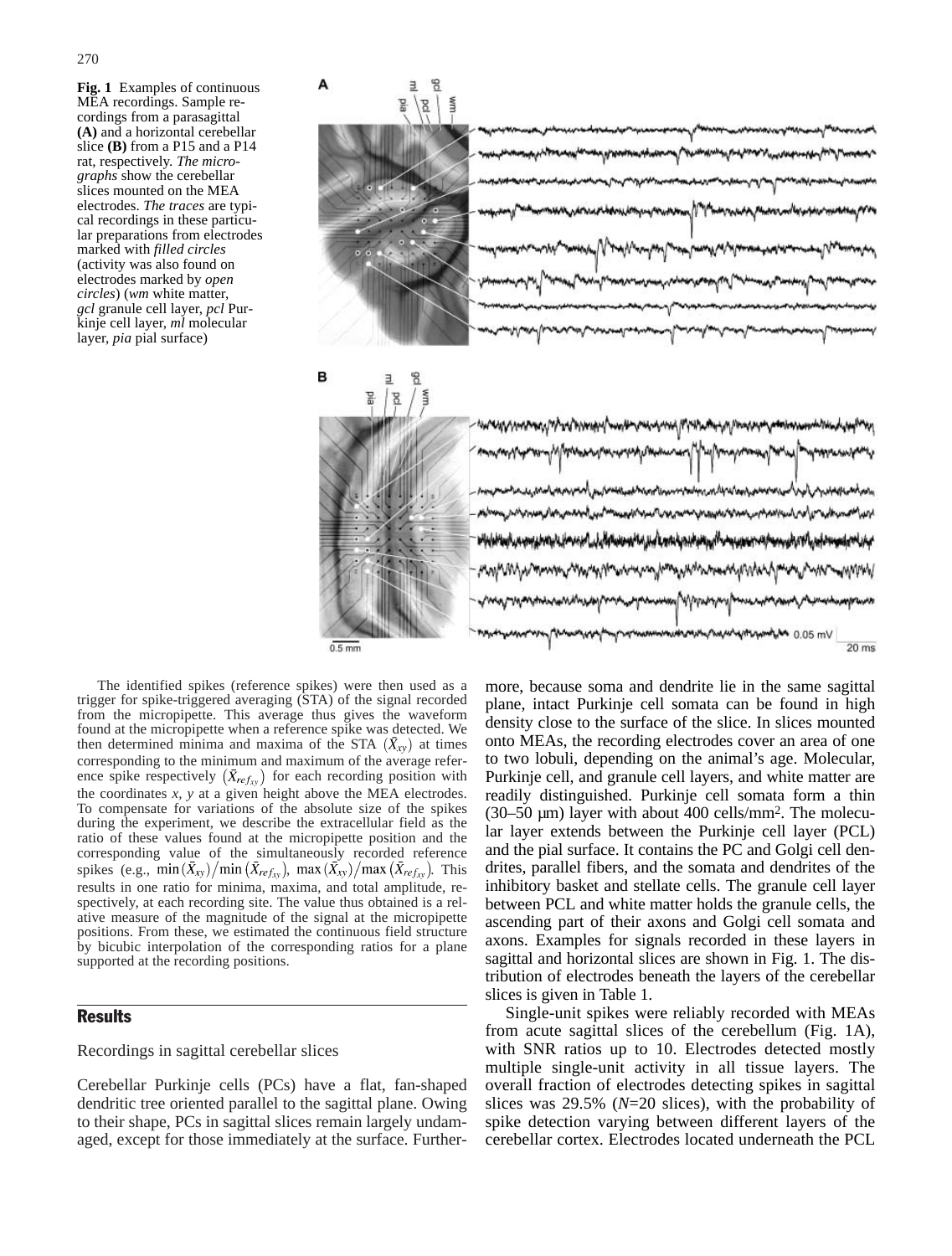**Table 1** Distribution of the electrode positions over cortical layers. Fraction of electrode positions with successful detection of spike activity in sagittal slices. Signal quality was rated on a scale of 0–5 during recording, with 0 indicating no spikes and 5 an SNR of at least  $3\times\theta$ . Because of its extent, most electrodes are located in

the granule cell layer. The relative yield of spikes bearing electrodes and signal quality was, however, best in the Purkinje cell layer, i.e., closest to the Purkinje cell somata. *Numbers in parentheses* give the standard deviation (*ML* molecular layer, *PCL* Purkinje cell layer, *GCL* granule cell layer, *WM* white matter)

|                                  | ML        | <b>PCL</b> | GCL        | WМ        | <sup>1</sup> v <sub>slices</sub> |
|----------------------------------|-----------|------------|------------|-----------|----------------------------------|
| Electrode distribution           | 29% (7)   | 14% (6)    | $36\%$ (7) | 20% (8)   |                                  |
| Spike bearing electrodes         | 29% (26)  | 39% (31)   | 38% (22)   | 20% (15)  |                                  |
| Subjective signal-to-noise ratio | 2.4(0.94) | 3.3(1.43)  | 2.7(0.88)  | 1.7(0.94) |                                  |

had the highest probability of spike detection. Spike polarity reflected the position of the electrode relative to the signal source, i.e., negative close to the soma or positive in the dendritic tree. Spikes found in the Purkinje or granule cell layers were negative, matching the cerebellar architecture, and positive peaks were regularly detected in the molecular layer. The temporal structure of the spike trains and the spike rates were comparable to those found with conventional microelectrode recordings.

## Comparison of MEA and conventional tungsten electrodes

Spikes were also detected in slices cut horizontally, with an SNR comparable to what we found in sagittal slices (Fig. 1B), although in horizontal slices there were generally fewer recording sites with spike activity. Recording of single-unit spike activity was most successful in slices from animals younger than 21 days postnatal. The probability of detecting spike activity, but not their SNR, decreased thereafter. We could not record spike activity in slices from animals older than 28 days postnatally. Both sagittal and horizontal slice preparations were viable for up to 16 h. Spike activity was abolished by tetrodotoxin (TTX), withdrawal of  $Ca^{2+}$  or cooling of the slice to 11°C.

To compare recording properties of MEA and conventional electrodes, we simultaneously recorded with two neighboring MEA electrodes that both showed single-unit spike activity and with one external tungsten microelectrode or glass micropipette. The TE was positioned close to one of the MEA electrodes such that both would pick up the same unit spike (Fig. 2A). To compare spike shapes and to test for duplicate detection of a given unit, we calculated spike-triggered averages of the signal at three neighboring electrodes. Defining in turn the spikes of each of the three electrodes as trigger events, we generated spike-triggered averages of the signals on the other two electrodes. Spike shapes recorded with MEA and TEs were comparable. The unit spike recorded on electrode MEA 1 left no visible trace in the spiketriggered averages generated from the signals on MEA 2 and the TE (Fig. 2B, upper row). The electrode MEA 2 and the TE picked up spikes from the same unit. Thus, the average of the TE signal triggered on the spikes recorded on MEA 2 looks like the averaged TE signal,



**Fig. 2A, B** Comparison of spike detection characteristics of MEA and conventional tungsten microelectrodes. **A** Schematic diagram of the recording situation. Electrode distances are drawn to scale. Two neighboring MEA electrodes (*MEA 1, MEA 2*), both of which picked up spike activity, were selected and a TE tip was positioned about 10 µm above MEA electrode 2. **B** Each plot in the matrix shows a spike-triggered average of the data recorded on one electrode (indicated in the column title), triggered on 300– 500 spikes of a unit recorded on the electrode indicated by the row title. Each of the three plots on the top left to bottom right diagonal thus shows the average unit spike signal on the respective electrode. The spike shapes on MEA and TEs differ because of the different filter properties of the respective amplifiers

triggered on its own spikes (Fig. 2B, middle and lower row, middle and right column). The average signal recorded on the neighboring MEA 1 electrode triggered on the MEA 2 or TE spike (Fig. 2B, left column, middle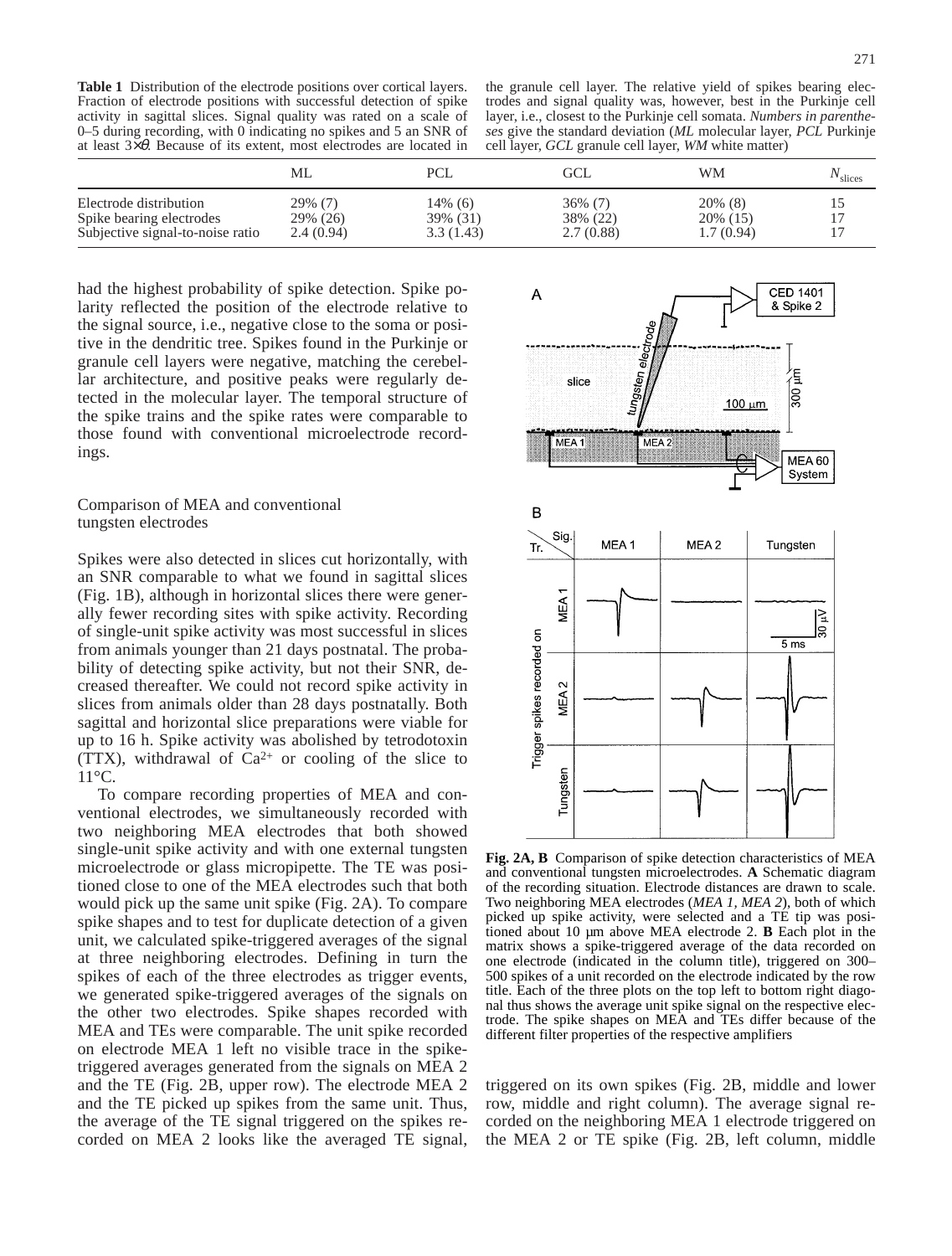

**Fig. 3A–C** Relevance of the signal overlap observed. **A** Spiketriggered averages (*black*) in comparison to typical single-trial traces (*gray*) on RE (*central plot*) and on the eight immediately neighboring MEA electrodes. The peaks detected by spiketriggered averaging are far smaller than the background noise level. **B** The peaks revealed by spike-triggered averaging are well below the useful limit for spike detection  $(\pm 3 \times \sigma)$ , i.e., spikes detected on neighboring electrodes appear, if at all, only as a subthreshold signal. **C** If background noise were additive, small spikes could occasionally cross the threshold and contribute to an apparent correlation of spike trains at neighboring electrodes. In this example, we calculated the cross correlations between the spike trains at the outer MEA electrodes with that of the center electrode (the autocorrelation is given for this electrode, with the center peak graphically removed for clarity). These cross correlations did not reveal significant peaks, indicating that each electrode gives an independent sample of the local spiking activity. *Empty axes* indicate electrode positions without detectable spike activity. *Vertical bars in* **C** indicate 10 counts/bin (bin width 10 ms)

and lower row) shows a positive peak. This peak was smaller than the noise band defined by the  $\theta$  criterion and, thus, below the threshold for spike detection (see below).

To assess the possibility of duplicate detection of a neuron at neighboring MEA electrodes, we calculated cross-correlograms of the spike trains and spike-triggered averages of the signal traces.

Large reference spikes, presumably generated by cells close to RE, produced only minute voltage peaks at surrounding electrode positions (Fig. 3A, 200 and 283 µm between neighboring electrodes on either side and along the diagonals, respectively). These averaged voltage peaks were well within the noise band defined by  $\theta$  (Fig. 3B). We obtained the same results with external TEs placed at comparable distances to an MEA electrode which recorded the trigger spikes (Fig. 2B). When small spikes, presumably originating from neurons at some distance from RE and located between two electrodes, were used as reference spikes, the spike-triggered average sometimes showed peaks larger than  $\theta$  on one of the neighboring electrodes. Occasionally, electrodes in the molecular layer detected a positive going peak, synchronous to spikes at a corresponding location in the PC layer, suggesting dendritic sources (e.g., Fig. 1B, 3rd and 4th traces). We did not find any clear triphasic spikes that would typically be expected for axonal sources.

Theoretically, even small spikes added to the background noise in a systematic, e.g., temporally correlated way, may influence spike detection when low voltage thresholds are used. We further tested for correlations between spike trains from neighboring electrodes in sagittal slices. Spikes in these trains were again detected when crossing  $\theta$ . Such spike trains did not show significant correlations, independent of spike size (40 pairs from spike populations on pairs of neighboring electrodes, see Fig. 3C). This is in agreement with the expectation, based on the neuronal connectivity in sagittal cerebellar slices, where the only excitatory fibers run perpendicular to the slice plane. The only anatomically possible interaction between PC would be inhibitory through synaptic input from basket, stellate or other PCs. However, cross-correlograms did not show negative correlations either.

Estimation of the electrical field of the neuron detected

By scanning the slice in the vicinity of one RE with a micropipette, we estimated the approximate extent of the reference unit's detectable electrical field. Measurements were made at various locations in a plane parallel to the MEA surface (white circles in Fig. 4B). For each location, the amplitude ratios of the spike-triggered averages (local/reference signal) were calculated. From these values, the amplitude ratios for intermediate positions were estimated by bicubic interpolation. From the resulting matrix, a surface plot was generated. The maximum in this plane of ratios indicates the likely position of the reference unit's soma, i.e., the signal source. This was typically found within a radius of approx. 30 µm around the MEA electrode center.

The value of the  $R_s$ , which, according to the equivalent circuit, is the parameter most critical for the SNR of spike recordings, cannot be measured directly. For an approximation of  $R_s$ , we calculated the difference between the ohmic component of the MEA electrode impedance at 1 kHz with and without the slice tissue in place. Surprisingly, there was no detectable difference of the electrode impedance between these conditions. Likewise, with the slice mounted on the MEA surface, there was no detectable difference in impedance between electrodes picking up spike signals with good SNR and electrodes that did not pick up any spikes.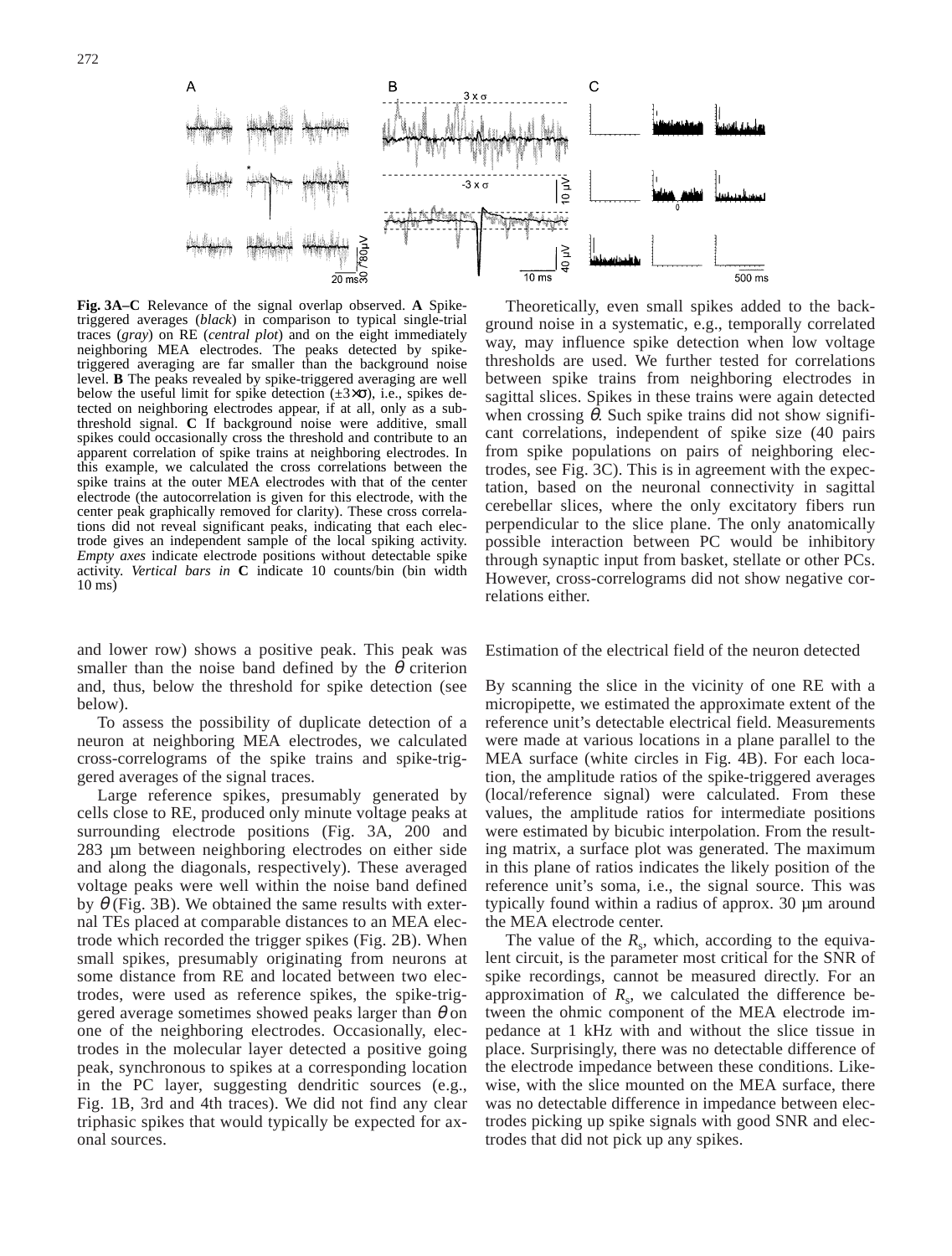

**Fig. 4A, B** Estimate of the electrical field around a reference unit. **A** Parasagittal slice of the cerebellum with the recording area (*square*) and the position of the Purkinje cell layer marked. **B** An external glass micropipette was used to determine the average electrical signal generated by the reference unit at the positions marked with *white circles*. These support locations (40 µm above the MEA surface) were used for bicubic interpolation of the relative field strength (relative amplitudes with respect to the reference electrode) and the location of the reference unit in the plane of the slice. The maximum spike size (*bright area*) on the micropipette was found 20 µm from the MEA electrode (*small square*), which is outside the geometrical electrode radius  $(10 \mu m)$ . The example suggests that it is not necessary to establish membrane contact with the cell body for spike recording. The shape of the spikes found at that site and the position of the MEA electrode indicate that a cell body in the Purkinje cell layer (*dashed line in* **A**) was recorded (contour lines mark steps of 0.1)

## **Discussion**

We have shown here for the first time that recording of single-unit spike activity in acute slice preparations using planar, substrate-integrated microelectrode arrays is possible. The comparison of MEA with conventional TEs showed that both types of electrodes had very similar electrical properties in terms of spike shapes and spatial resolution. This suggests that recording from the underside of the slice has no disadvantages in this experimental configuration, even though the supply of vital substances and oxygen by diffusion might be more difficult on this side than on the exposed upper surface of the slice, where single electrode recordings are usually performed. Although spike-triggered averages in some cases revealed small peaks, these were well within the background noise band and did not contribute to spike detection. Since SNRs at soma-proximal positions were much higher than SNRs at any other position and dropped rapidly with distance, our recordings reflect local spike activity almost exclusively. This is illustrated by the structure of the electrical field of the reference units. The observation that spike trains with spikes of any size recorded from neighboring electrodes were uncorrelated suggests that even cells located between electrodes may not be detectable on both. It must be kept in mind, however, that spike sorting may not isolate singleunit spikes from multi-unit populations of small spikes, which could obscure correlations of the resulting time series (Gerstein 2000; Bar-Gad et al. 2001).

Equivalent circuits developed to describe the conditions for recording spike activity with surface integrated electrodes demand that the resistance between recording site and reference electrode  $R<sub>s</sub>$  be much higher than that between recording site and signal source (Fromherz et al. 1993; Grattarola and Martinoia 1993). The lowest value used for  $R_s$  in a modeling study was 1 M $\Omega$  (Grattarola and Martinoia 1993). According to Fromherz et al., high  $R<sub>s</sub>$  values require intimate contact between the membrane of the recorded neuron and the electrode (Fromherz et al. 1991). Furthermore, theoretical considerations about the recording situation with extracellular electrodes suggested that the SNR depends on the value of the  $R_s$  between the signal source and the ground electrode (Fromherz and Stett 1995; Grattarola and Martinoia 1993). Our results indicate that assumptions made about the electrical equivalent circuit, especially about a high value for  $R_s$  as a prerequisite of single-unit spike recording, are incorrect. The resistance of the MEA electrodes was not changed when a slice was mounted, and resistances of electrodes that picked up spike activity and those that did not were identical within the resolution of our measurement ( $\pm 50 \text{ k}\Omega$ ).

While these values may not be a precise measure of the absolute value of the impedance, the lack of a significant change of the electrode impedance indicates that  $R_s$ is likely not in the  $M\Omega$  range as was expected. They further suggest that the distance over which an electrode picks up signals from a spiking neuron is larger than might be expected from previous model considerations